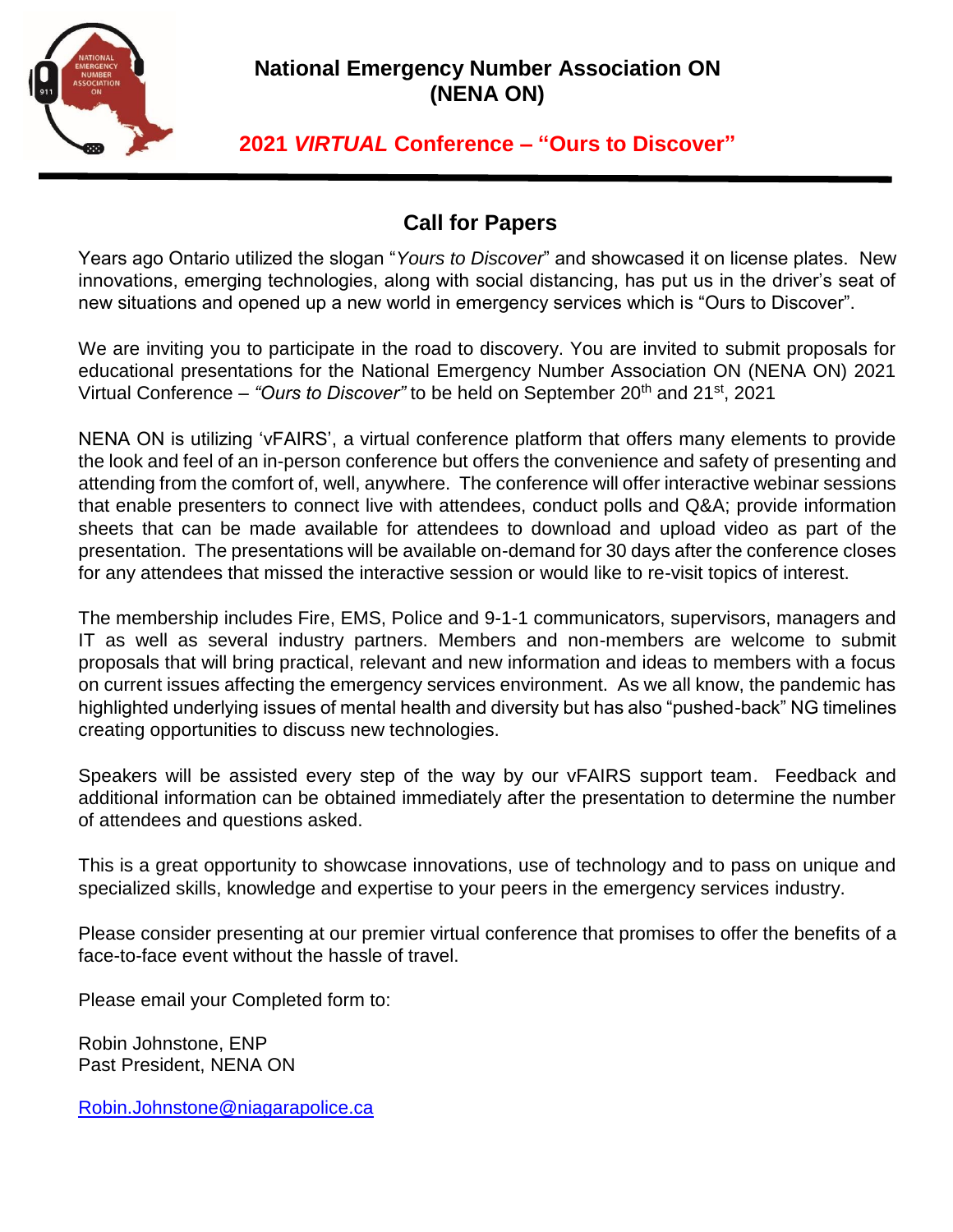|                                                                                  |                                                               | Telephone Number: _________________________________Cell Phone: _________________ |  |
|----------------------------------------------------------------------------------|---------------------------------------------------------------|----------------------------------------------------------------------------------|--|
|                                                                                  |                                                               |                                                                                  |  |
|                                                                                  |                                                               |                                                                                  |  |
| Professional credentials relevant to this topic: _______________________________ |                                                               |                                                                                  |  |
|                                                                                  |                                                               |                                                                                  |  |
|                                                                                  |                                                               |                                                                                  |  |
|                                                                                  | Other relevant information we should know: (50 words or less) | <u> 1989 - John Stein, Amerikaansk politiker († 1908)</u>                        |  |
|                                                                                  |                                                               |                                                                                  |  |
|                                                                                  |                                                               |                                                                                  |  |
|                                                                                  |                                                               |                                                                                  |  |